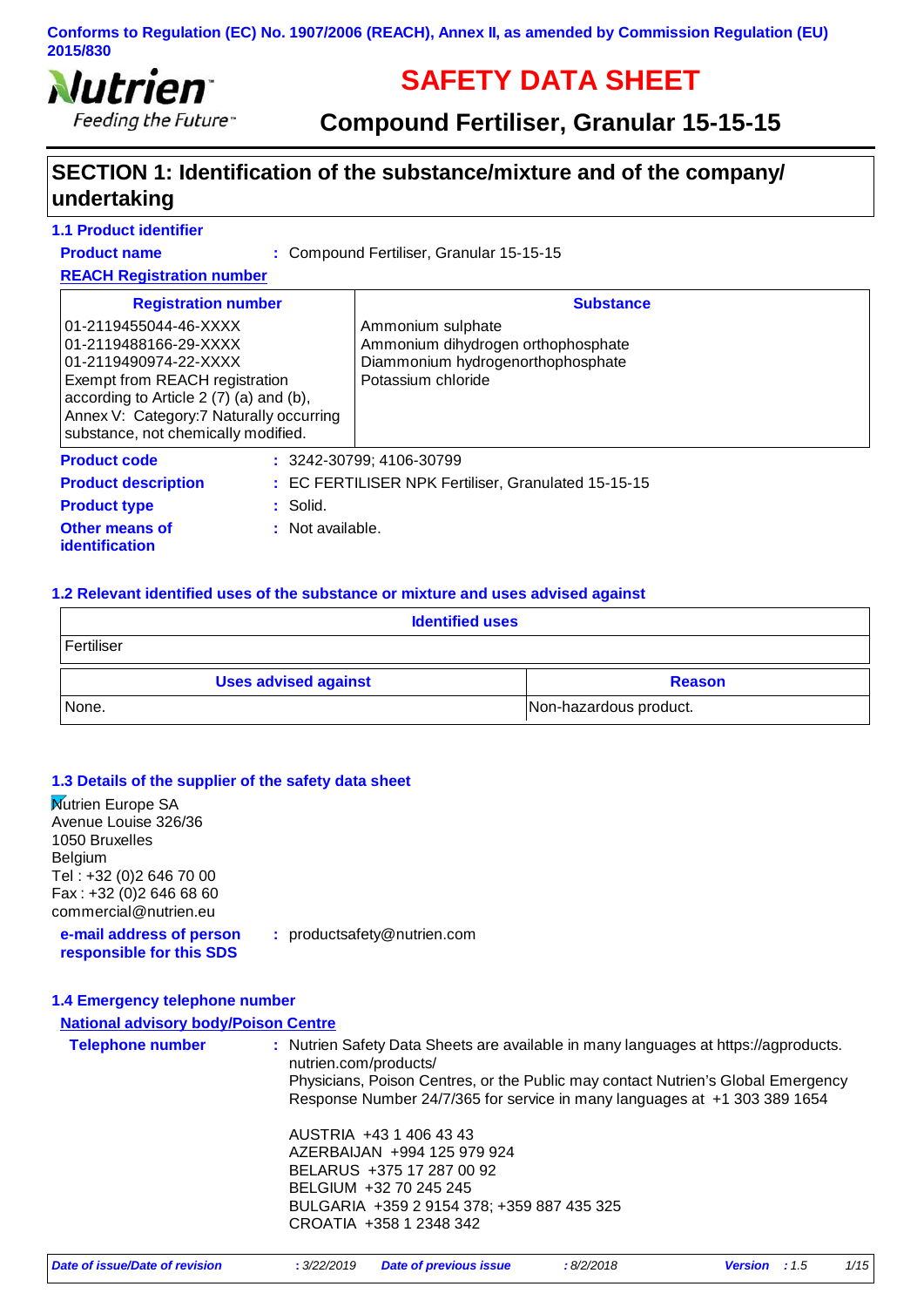*Compound Fertiliser, Granular 15-15-15*

# **SECTION 1: Identification of the substance/mixture and of the company/ undertaking**

| CZECH REPUBLIC +420 22 49 192 93                                         |
|--------------------------------------------------------------------------|
| DENMARK +45 82 12 12 12                                                  |
|                                                                          |
| ESTONIA 16662; +372 62 69 379                                            |
| FINLAND +358 9 471977                                                    |
| <b>FRANCE</b>                                                            |
|                                                                          |
| Angers +33 (0) 2 41 48 21 21                                             |
| Bordeaux +33 (0) 5 56 96 40 80                                           |
|                                                                          |
| Lille 0800 59 59 59 (national callers)                                   |
| Lyon +33 (0) 4 72 11 69 11                                               |
| Marseille +33 (0)4 91 75 25 25                                           |
|                                                                          |
| Nancy +33 (0) 3 83 22 50 50                                              |
| Paris +33 (0) 1 40 05 48 48                                              |
|                                                                          |
| Rennes +33 (0) 2 99 59 22 22                                             |
| Strasbourg +33 (0) 3 88 37 37 37                                         |
| Toulouse +33 (0)5 61 77 74 47                                            |
|                                                                          |
| GEORGIA +995 99 53 33 20                                                 |
| GERMANY                                                                  |
| Berlin +49 30 192 40                                                     |
|                                                                          |
| Bonn +49 228 192 40                                                      |
| Erfurt +49 361 730 730                                                   |
|                                                                          |
| Freiburg +49 761 192 40                                                  |
| Goettingen +49 551 192 40                                                |
| Homburg (Saar) +49 6841 192 40                                           |
|                                                                          |
| Mainz +49 6131 192 40                                                    |
| Munich +49 89 192 40                                                     |
|                                                                          |
| GREECE +30 21 07 79 37 77                                                |
| HUNGARY +36 80 20 11 99                                                  |
| ICELAND +354 543 22 22                                                   |
|                                                                          |
| IRELAND +353 1 837 9964 (medical professionals) +353 1 809 2166 (public) |
| ISRAEL +972 4 854 19 00                                                  |
| <b>ITALY</b>                                                             |
|                                                                          |
| Bergamo +39 800 883 300                                                  |
| Firenze +39 55 794 7819                                                  |
|                                                                          |
| Foggia +39 881 732 326                                                   |
| Genoa +39 10 563 62 45                                                   |
| Milan +39 02 6610 1029                                                   |
|                                                                          |
| Padova +39 49 827 50 78                                                  |
| Pavia +39 38 224 444                                                     |
|                                                                          |
| Rome +39 06 305 43 43                                                    |
| Turin +39 011 663 7637                                                   |
| KAZAKHSTAN +7 3272 925 868                                               |
|                                                                          |
| LITHUANIA +370 5 236 20 52; +370 687 533 78                              |
| NETHERLANDS +31 30 274 88 88                                             |
| NORWAY +47 22 59 13 00                                                   |
|                                                                          |
| <b>POLAND</b>                                                            |
| Gdansk +48 58 682 04 04                                                  |
| Krakow +48 12 411 99 99                                                  |
|                                                                          |
| Lòdz +48 42 63 14 724                                                    |
| Sosnowiec +48 32 266 11 45                                               |
|                                                                          |
| Warszawa +48 22 619 66 54                                                |
| Wroclaw +48 71 343 30 08                                                 |
| PORTUGAL 808 250 143 (national callers)                                  |
|                                                                          |
| ROMANIA +402 212 106 282                                                 |
| <b>RUSSIAN FEDERATION</b>                                                |
|                                                                          |
| Ekaterinburg +7 343 229 98 57                                            |
| Moscow +7 495 628 1687                                                   |
|                                                                          |
|                                                                          |
| Saint-Petersburg +7 921 757 3228                                         |
| SERBIA +381 11 3608 440                                                  |
|                                                                          |
| SLOVAKIA +421 2 5477 4166                                                |
| SLOVENIA +386 41 635 500                                                 |
| SPAIN +34 91 562 0420                                                    |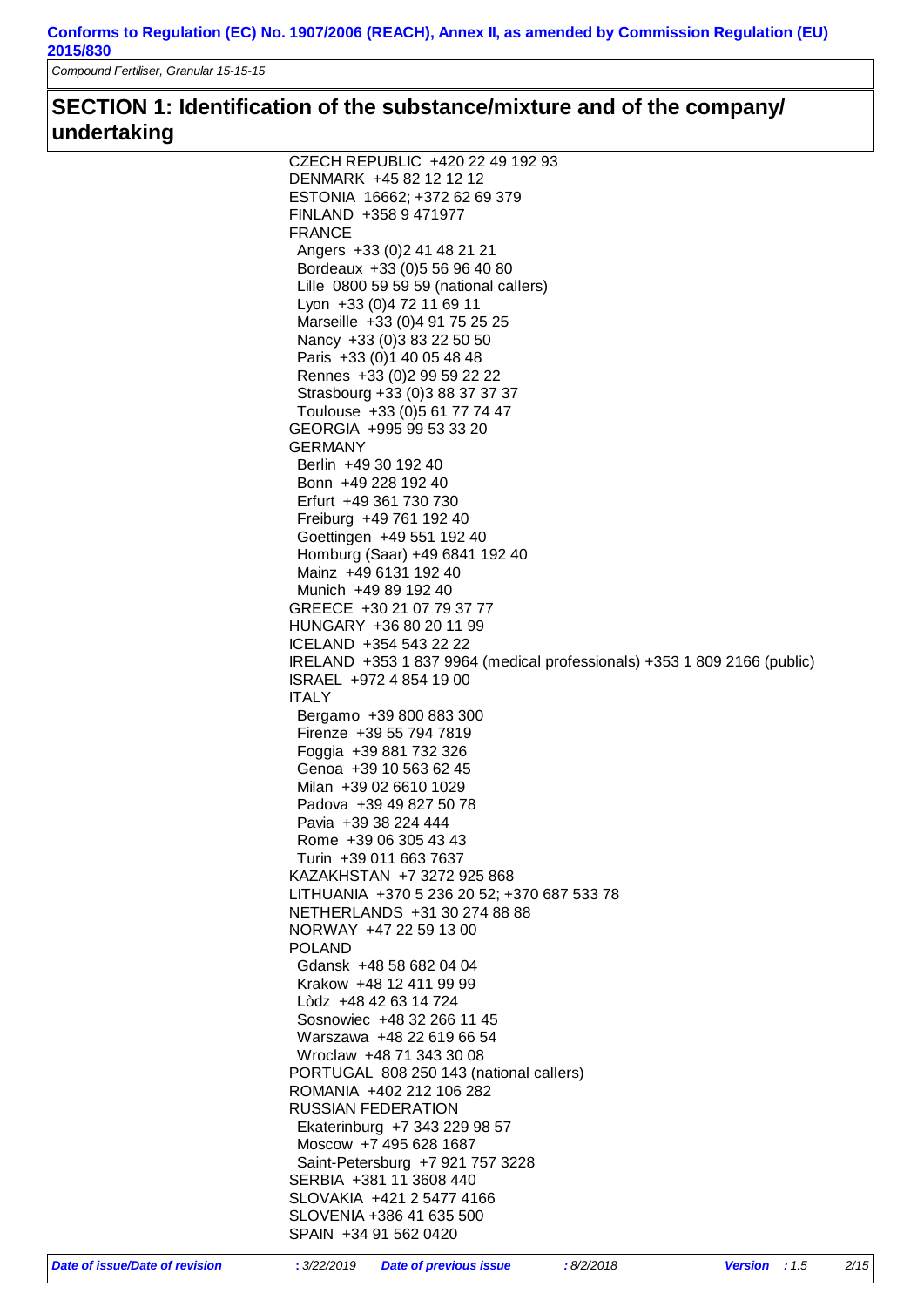*Compound Fertiliser, Granular 15-15-15*

# **SECTION 1: Identification of the substance/mixture and of the company/ undertaking**

|                           | SWEDEN 112 (national callers); +46 (0)10 456 6700      |
|---------------------------|--------------------------------------------------------|
|                           | SWITZERLAND +41 44 251 51 51 (in Switzerland dial 145) |
|                           | THE FORMER YUGOSLAVIA +38 923 147 635                  |
|                           | TURKEY +90 0312 433 70 01 or 0 800 314 7900            |
|                           | UNITED KINGDOM                                         |
|                           | Belfast 844 892 0111                                   |
|                           | Birmingham 844 892 0111                                |
|                           | Edinburgh 844 892 0111                                 |
|                           | Newcastle Upon Tyne +44 191 2606182; +44 191 2606180   |
|                           | Penarth 844 892 0111                                   |
| <b>Supplier</b>           |                                                        |
| <b>Telephone number</b>   | : Mutrien Europe SA                                    |
|                           | <b>EMERGENCY TELEPHONE NUMBERS:</b>                    |
|                           | Transportation: 00-1-303-389-1654                      |
|                           | Medical: 00-1-303-389-1654                             |
| <b>Hours of operation</b> | : 24/7/365                                             |

# **SECTION 2: Hazards identification**

### **Classification according to Regulation (EC) No. 1272/2008 [CLP/GHS] 2.1 Classification of the substance or mixture Product definition : Mixture** Not classified.

See Section 11 for more detailed information on health effects and symptoms. See Section 16 for the full text of the H statements declared above.

### **2.2 Label elements**

**Hazard pictograms :**



| <b>Signal word</b>                                                                                                                                              | : Not applicable.                                                                                                                |
|-----------------------------------------------------------------------------------------------------------------------------------------------------------------|----------------------------------------------------------------------------------------------------------------------------------|
| <b>Hazard statements</b>                                                                                                                                        | : Not applicable.                                                                                                                |
| <b>Precautionary statements</b>                                                                                                                                 |                                                                                                                                  |
| <b>General</b>                                                                                                                                                  | : Read label before use. Keep out of reach of children. If medical advice is needed,<br>have product container or label at hand. |
| <b>Prevention</b>                                                                                                                                               | : Not applicable.                                                                                                                |
| <b>Response</b>                                                                                                                                                 | : Not applicable.                                                                                                                |
| <b>Storage</b>                                                                                                                                                  | : Not applicable.                                                                                                                |
| <b>Disposal</b>                                                                                                                                                 | : Not applicable.                                                                                                                |
| <b>Supplemental label</b><br>elements                                                                                                                           | : Safety data sheet available on request.                                                                                        |
| <b>Annex XVII - Restrictions</b><br>on the manufacture,<br>placing on the market and<br>use of certain dangerous<br>substances, mixtures and<br><b>articles</b> | : Not applicable.                                                                                                                |
| <b>Special packaging requirements</b>                                                                                                                           |                                                                                                                                  |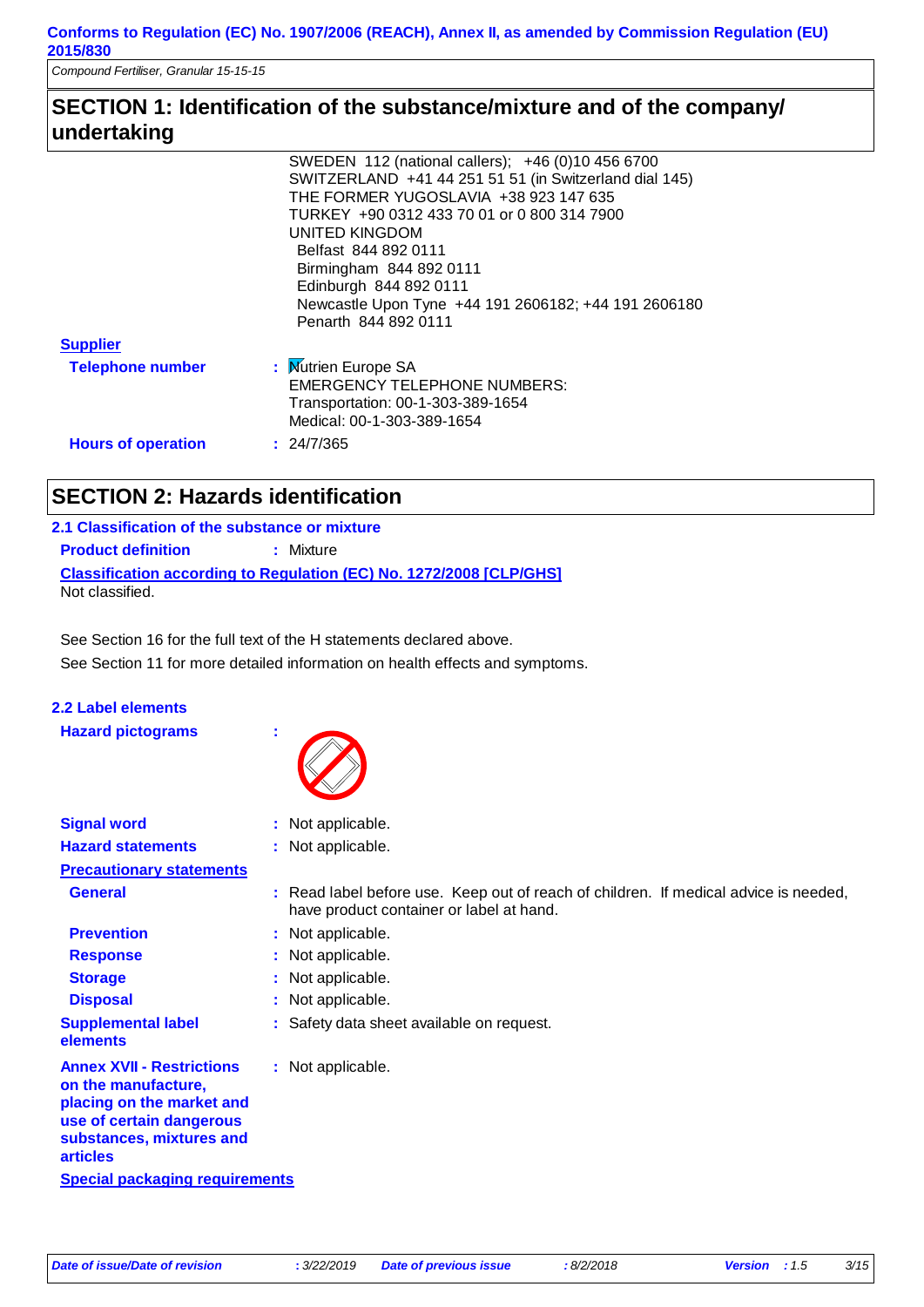*Compound Fertiliser, Granular 15-15-15*

# **SECTION 2: Hazards identification**

**Containers to be fitted with child-resistant fastenings** : Not applicable. **Tactile warning of danger : Not applicable.** 

#### **2.3 Other hazards**

**Other hazards which do : not result in classification** : Not available.

# **SECTION 3: Composition/information on ingredients**

| <b>Product/ingredient name</b>              | <b>Identifiers</b>                                                             | $\frac{9}{6}$ | <b>Regulation (EC) No.</b><br>1272/2008 [CLP] | <b>Type</b> |
|---------------------------------------------|--------------------------------------------------------------------------------|---------------|-----------------------------------------------|-------------|
| <b>Diammonium</b><br>hydrogenorthophosphate | REACH Reg.#:<br>01-2119490974-22-XXXX<br>EC No.: 231-987-8<br>CAS: 7783-28-0   | 30-60         | Non-hazardous<br>substance.                   | [A]         |
| Ammonium dihydrogen<br>orthophosphate       | REACH Reg.#:<br>01-2119488166-29-XXXX<br>EC No.: 231-764-5<br>CAS #: 7722-76-1 | $5 - 40$      | Non-hazardous<br>substance.                   | [A]         |
| Ammonium sulphate                           | REACH Reg.<br>#01-2119455044-46-XXXX<br>EC No.:231-984-1<br>CAS #: 7783-20-2   | $5 - 40$      | Non-hazardous<br>substance.                   | [A]         |
| Potassium chloride                          | EC No.: 231-211-8<br>CAS #: 7447-40-7                                          | 25            | Non-hazardous<br>substance.                   | [A]         |

There are no additional ingredients present which, within the current knowledge of the supplier and in the concentrations applicable, are classified as hazardous to health or the environment, are PBTs, vPvBs or Substances of equivalent concern, or have been assigned a workplace exposure limit and hence require reporting in this section.

**Type** 

[A] Constituent

[B] Impurity

[C] Stabilising additive

Occupational exposure limits, if available, are listed in Section 8.

# **SECTION 4: First aid measures**

#### Wash out mouth with water. If material has been swallowed and the exposed person **:** is conscious, give small quantities of water to drink. Do not induce vomiting unless directed to do so by medical personnel. Get medical attention if adverse health effects persist or are severe. **Skin contact** May cause irritation due to mechanical action. Immediately flush eyes with plenty of **:** water, occasionally lifting the upper and lower eyelids. Check for and remove any contact lenses. Continue to rinse for at least 10 minutes. Get medical attention if irritation occurs. Wash with soap and water. **: 4.1 Description of first aid measures** No special measures are typically indicated. Get medical attention if adverse health **:** effects persist or are severe. If unconscious, place in recovery position and get medical attention immediately. Maintain an open airway. Loosen tight clothing such as a collar, tie, belt or waistband. In case of inhalation of decomposition products in a fire, symptoms may be delayed. **Ingestion Inhalation Eye contact**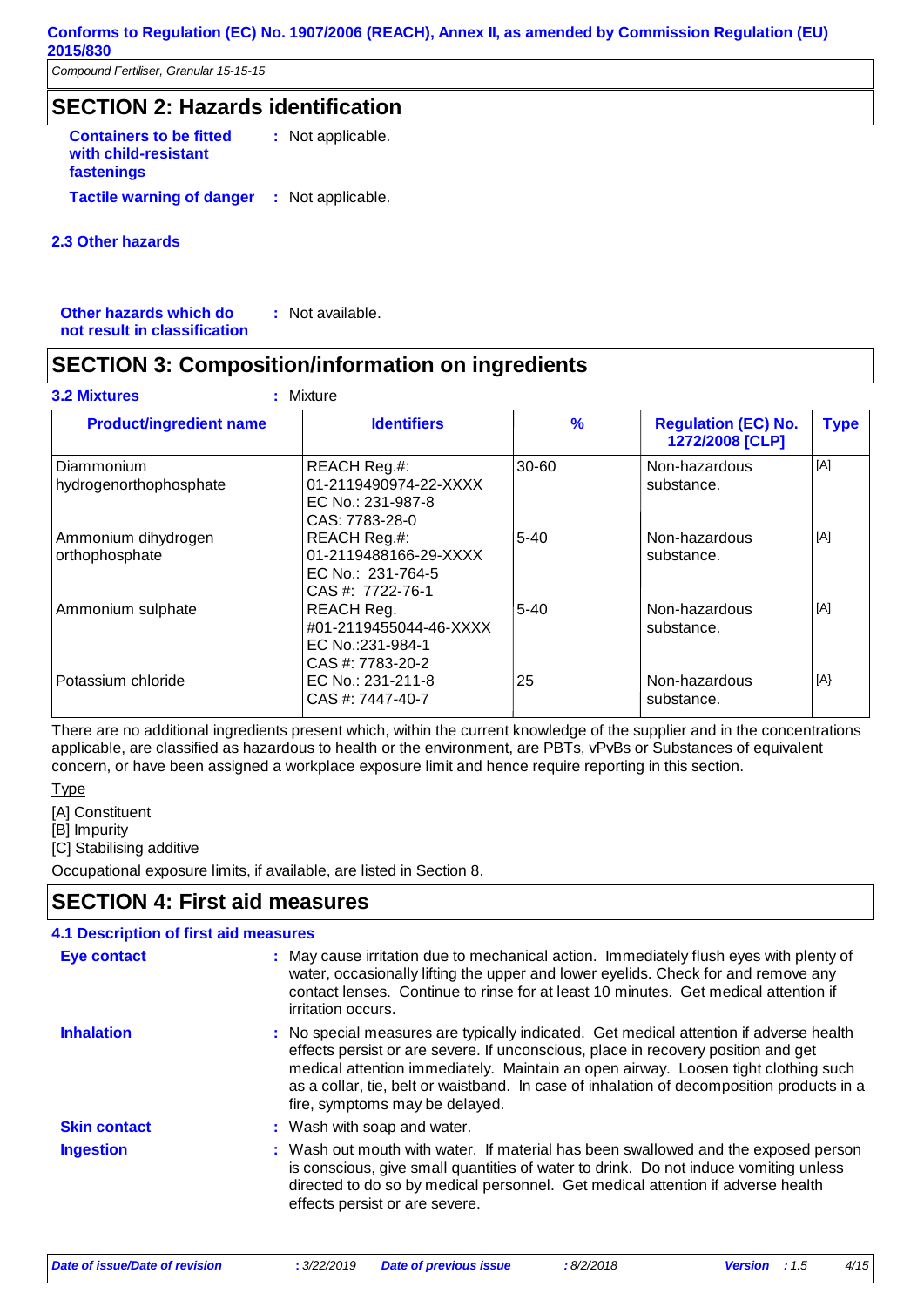| Compound Fertiliser, Granular 15-15-15                 |                                                                                                                                                                                                                                                                                                                                                                                                                                                                                                      |
|--------------------------------------------------------|------------------------------------------------------------------------------------------------------------------------------------------------------------------------------------------------------------------------------------------------------------------------------------------------------------------------------------------------------------------------------------------------------------------------------------------------------------------------------------------------------|
| <b>SECTION 4: First aid measures</b>                   |                                                                                                                                                                                                                                                                                                                                                                                                                                                                                                      |
| <b>Protection of first-aiders</b>                      | : No action shall be taken involving any personal risk or without suitable training.<br>Mouth-to-mouth resuscitation of oral exposure patients is not recommended. First-<br>aiders with contaminated clothing should be properly decontaminated.                                                                                                                                                                                                                                                    |
|                                                        | 4.2 Most important symptoms and effects, both acute and delayed                                                                                                                                                                                                                                                                                                                                                                                                                                      |
| <b>Over-exposure signs/symptoms</b>                    |                                                                                                                                                                                                                                                                                                                                                                                                                                                                                                      |
| <b>Eye contact</b>                                     | : May cause irritation due to mechanical action.                                                                                                                                                                                                                                                                                                                                                                                                                                                     |
| <b>Inhalation</b>                                      | No specific data.                                                                                                                                                                                                                                                                                                                                                                                                                                                                                    |
| <b>Skin contact</b>                                    | No specific data.                                                                                                                                                                                                                                                                                                                                                                                                                                                                                    |
| <b>Ingestion</b>                                       | : No specific data.                                                                                                                                                                                                                                                                                                                                                                                                                                                                                  |
|                                                        | 4.3 Indication of any immediate medical attention and special treatment needed                                                                                                                                                                                                                                                                                                                                                                                                                       |
| <b>Notes to physician</b>                              | : Treat symptomatically. Contact poison treatment specialist immediately if large<br>quantities have been ingested or inhaled. In case of inhalation of decomposition<br>products in a fire, symptoms may be delayed. The exposed person may need to be<br>kept under medical surveillance for 48 hours. For professional, multilingual, medical<br>support, in case of medical emergencies involving Nutrien products, telephone the<br>Nutrien global 24 hour Emergency Number: 00-1-303-389-1654. |
| <b>Specific treatments</b>                             | : No specific treatment.                                                                                                                                                                                                                                                                                                                                                                                                                                                                             |
| <b>SECTION 5: Firefighting measures</b>                |                                                                                                                                                                                                                                                                                                                                                                                                                                                                                                      |
| 5.1 Extinguishing media                                |                                                                                                                                                                                                                                                                                                                                                                                                                                                                                                      |
| <b>Suitable extinguishing</b><br>media                 | : Non-flammable. Material will not burn. Use an extinguishing agent suitable for the<br>surrounding fire.                                                                                                                                                                                                                                                                                                                                                                                            |
| <b>Unsuitable extinguishing</b><br>media               | : None known.                                                                                                                                                                                                                                                                                                                                                                                                                                                                                        |
|                                                        | 5.2 Special hazards arising from the substance or mixture                                                                                                                                                                                                                                                                                                                                                                                                                                            |
| <b>Hazards from the</b><br>substance or mixture        | : Fire water contaminated with this material must be contained and prevented from<br>being discharged to any waterway, sewer or drain.                                                                                                                                                                                                                                                                                                                                                               |
| <b>Hazardous combustion</b><br>products                | : Decomposition products may include the following materials:<br>sulfur oxides<br>nitrogen oxides                                                                                                                                                                                                                                                                                                                                                                                                    |
| <b>5.3 Advice for firefighters</b>                     |                                                                                                                                                                                                                                                                                                                                                                                                                                                                                                      |
| <b>Special protective actions</b><br>for fire-fighters | : Promptly isolate the scene by removing all persons from the vicinity of the incident if<br>there is a fire. No action shall be taken involving any personal risk or without suitable<br>training. This material is very toxic to aquatic organisms. Fire water contaminated<br>with this material must be contained and prevented from being discharged to any<br>waterway, sewer or drain.                                                                                                        |

Fire-fighters should wear appropriate protective equipment and self-contained **:** breathing apparatus (SCBA) with a full face-piece operated in positive pressure mode. Clothing for fire-fighters (including helmets, protective boots and gloves) conforming to European standard EN 469 will provide a basic level of protection for chemical incidents. **Special protective equipment for fire-fighters**

**Additional information :** No specific fire or explosion hazard.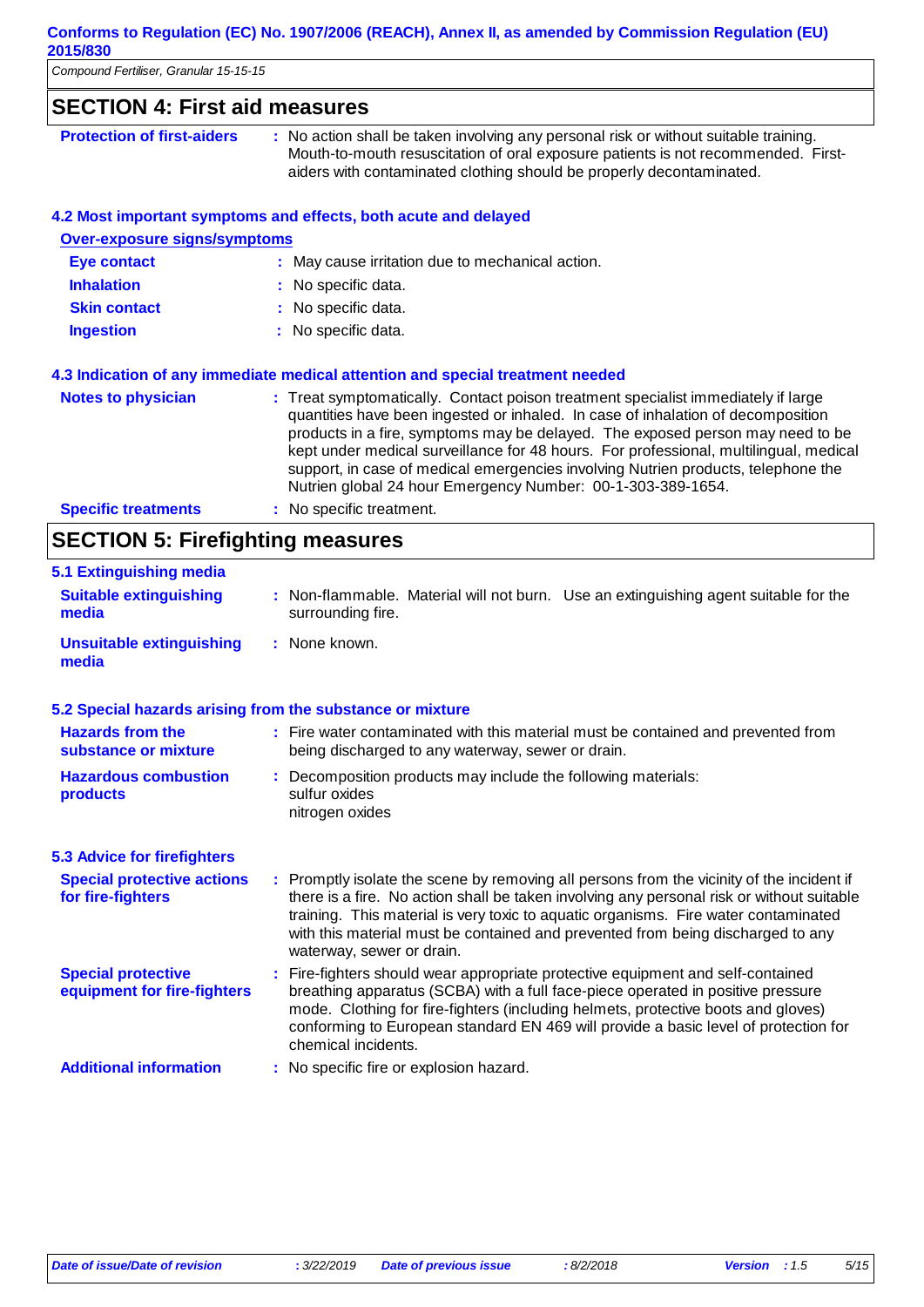# **SECTION 6: Accidental release measures**

|                                                          | 6.1 Personal precautions, protective equipment and emergency procedures                                                                                                                                                                                                                             |  |
|----------------------------------------------------------|-----------------------------------------------------------------------------------------------------------------------------------------------------------------------------------------------------------------------------------------------------------------------------------------------------|--|
| For non-emergency<br>personnel                           | : No action shall be taken involving any personal risk or without suitable training. Keep<br>unnecessary and unprotected personnel from entering. Provide adequate ventilation.<br>Wear appropriate respirator when ventilation is inadequate. Put on appropriate<br>personal protective equipment. |  |
| For emergency responders                                 | : May be harmful to the environment if released in large quantities. See also the<br>information in "For non-emergency personnel".                                                                                                                                                                  |  |
| <b>6.2 Environmental</b><br>precautions                  | : Avoid dispersal of spilt material and runoff and contact with soil, waterways, drains<br>and sewers. Inform the relevant authorities if the product has caused adverse<br>impacts (sewers, waterways, soil or air). Collect spillage.                                                             |  |
| 6.3 Methods and material for containment and cleaning up |                                                                                                                                                                                                                                                                                                     |  |
| <b>Small spill</b>                                       | : Move containers from spill area. Use appropriate equipment to put the spilled<br>substance in a container for reuse or disposal. Recover the material and use it for its<br>intended purpose.<br>or                                                                                               |  |
|                                                          | Place spilt material in an appropriate container for disposal. Dispose of via a<br>licensed waste disposal contractor.                                                                                                                                                                              |  |
| <b>Large spill</b>                                       | : No additional information.                                                                                                                                                                                                                                                                        |  |
| <b>6.4 Reference to other</b><br><b>sections</b>         | : See Section 1 for emergency contact information.<br>See Section 8 for information on appropriate personal protective equipment.<br>See Section 13 for additional waste treatment information.                                                                                                     |  |

# **SECTION 7: Handling and storage**

The information in this section contains generic advice and guidance.

#### **7.1 Precautions for safe handling**

| <b>Protective measures</b>                       | : Do not ingest. Avoid release to the environment. Keep in the original container or an<br>approved alternative made from a compatible material, kept tightly closed when not<br>in use. Hygroscopic. Keep container tightly closed.                                                                                                                          |
|--------------------------------------------------|---------------------------------------------------------------------------------------------------------------------------------------------------------------------------------------------------------------------------------------------------------------------------------------------------------------------------------------------------------------|
| <b>Advice on general</b><br>occupational hygiene | : Eating, drinking and smoking should be prohibited in areas where this material is<br>handled, stored and processed. Workers should wash hands and face before eating,<br>drinking and smoking. Remove contaminated clothing and protective equipment<br>before entering eating areas. See also Section 8 for additional information on<br>hygiene measures. |

#### **7.2 Conditions for safe storage, including any incompatibilities**

Store in accordance with local regulations. May form steep piles that can collapse without warning when stored in bulk. Avoid forming steep slopes when removing product. Ensure that bulk bags or smaller packaged products stored in tiers are stacked, racked, blocked, interlocked, or otherwise secured to prevent sliding, rolling, or collapse. Use caution when opening truck or railcar doors as product may have shifted during transport.

Must be stored in a dry location. Absorbs moisture on long-term storage under high humidity conditions. Store away from incompatible materials (see Section 10). When product is stored in sealable containers, keep container tightly closed and sealed until ready for use. Sealable containers that have been opened must be carefully resealed and kept upright to prevent leakage. Do not store in unlabeled containers.

| 7.3 Specific end use(s) |  |  |  |
|-------------------------|--|--|--|
|-------------------------|--|--|--|

Fertiliser.

**Recommendations : Industrial sector specific : solutions**

: Not applicable. Non-hazardous product.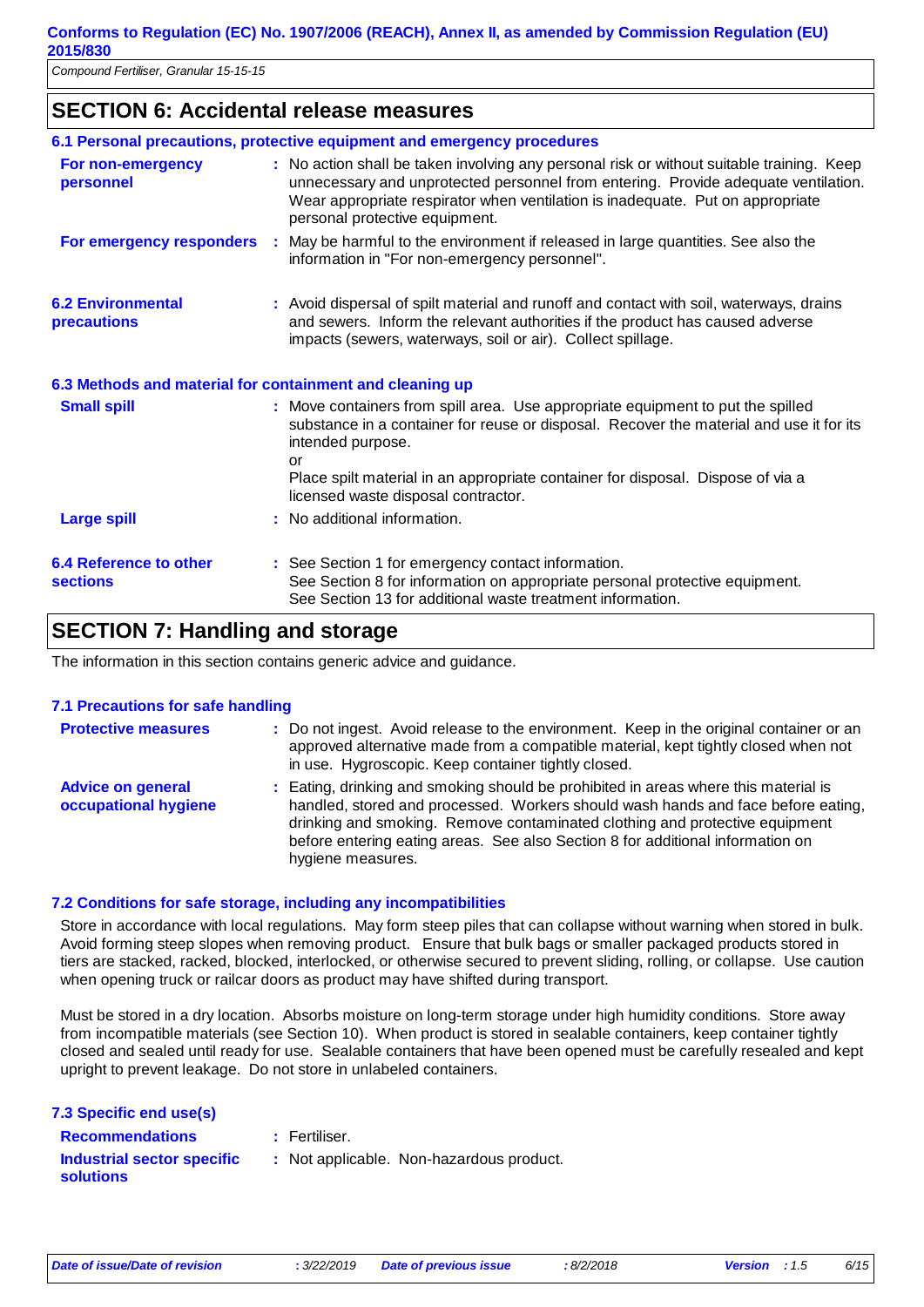# **SECTION 8: Exposure controls/personal protection**

#### **8.1 Control parameters**

#### **Occupational exposure limits**

| <b>Product/ingredient name</b>                             | <b>Exposure limit values</b><br>Check your local regulations to determine if exposure limits exist for<br>soluble dusts.                                                                                                                                                                                                                                                                                                                                                                                      |  |
|------------------------------------------------------------|---------------------------------------------------------------------------------------------------------------------------------------------------------------------------------------------------------------------------------------------------------------------------------------------------------------------------------------------------------------------------------------------------------------------------------------------------------------------------------------------------------------|--|
| No exposure limit value known.                             |                                                                                                                                                                                                                                                                                                                                                                                                                                                                                                               |  |
| <b>Recommended monitoring</b><br>procedures<br>substances. | : If this product contains ingredients with exposure limits, personal, workplace<br>atmosphere or biological monitoring may be required to determine the effectiveness<br>of the ventilation or other control measures and/or the necessity to use respiratory<br>protective equipment. Reference should be made to European Standard EN 689 for<br>methods for the assessment of exposure by inhalation to chemical agents and<br>national guidance documents for methods for the determination of hazardous |  |
|                                                            |                                                                                                                                                                                                                                                                                                                                                                                                                                                                                                               |  |

#### **DNELs/DMELs**

| <b>Product/ingredient name</b>        | Type        | <b>Exposure</b>         | <b>Value</b>                      | <b>Population</b> | <b>Effects</b> |
|---------------------------------------|-------------|-------------------------|-----------------------------------|-------------------|----------------|
| Ammonium dihydrogen<br>orthophosphate | <b>DNEL</b> | Long term Dermal        | $21,3 \,\mathrm{mg}$<br>kg bw/day | Workers           | Systemic       |
| Diammonium<br>hydrogenorthophosphate  | <b>DNEL</b> | Long term<br>Inhalation | 6,1 mg/m <sup>3</sup>             | <b>Workers</b>    | Systemic       |
| Ammonium sulphate                     | <b>DNEL</b> | Long term<br>inhalation | 11,2 mg/m <sup>3</sup> Workers    |                   | Systemic       |

**DNEL/DMEL Summary :** Very low toxicity to humans or animals.

#### **PNECs**

| <b>Product/ingredient name</b>      | <b>Compartment Detail</b> | Value              | <b>Method Detail</b>      |
|-------------------------------------|---------------------------|--------------------|---------------------------|
| Ammonium dihydrogen orthophosphate  | Fresh water               | $1,7 \text{ mg}/I$ | <b>Assessment Factors</b> |
| Diammonium hydrogenorthophosphate   | Fresh water               | $1,7 \text{ mg}/I$ | <b>Assessment Factors</b> |
| Ammonium sulphate Ammonium sulphate | Freshwater                | 0,312              | <b>Assessment Factors</b> |

**PNEC Summary :** Low acute toxicity to fish.

#### **8.2 Exposure controls**

| <b>Appropriate engineering</b><br><b>controls</b> | : No special ventilation requirements. Good general ventilation should be sufficient to<br>control worker exposure to airborne contaminants.                                                                                                                                                                         |
|---------------------------------------------------|----------------------------------------------------------------------------------------------------------------------------------------------------------------------------------------------------------------------------------------------------------------------------------------------------------------------|
| <b>Individual protection measures</b>             |                                                                                                                                                                                                                                                                                                                      |
| <b>Hygiene measures</b>                           | : Wash hands, forearms and face thoroughly after handling chemical products, before<br>eating, smoking and using the lavatory and at the end of the working period.                                                                                                                                                  |
| <b>Eye/face protection</b>                        | : Safety eyewear complying with an approved standard should be used when a risk<br>assessment indicates this is necessary to avoid exposure to liquid splashes, mists or<br>dusts. Possible: safety glasses with side-shields                                                                                        |
| <b>Skin protection</b>                            |                                                                                                                                                                                                                                                                                                                      |
| <b>Hand protection</b>                            | : Chemical-resistant, impervious gloves complying with an approved standard should<br>be worn at all times when handling chemical products if a risk assessment indicates<br>this is necessary.                                                                                                                      |
| <b>Body protection</b>                            | : Personal protective equipment for the body should be selected based on the task<br>being performed and the risks involved and should be approved by a specialist<br>before handling this product.                                                                                                                  |
| <b>Other skin protection</b>                      | : Appropriate footwear and any additional skin protection measures should be<br>selected based on the task being performed and the risks involved and should be<br>approved by a specialist before handling this product.                                                                                            |
| <b>Respiratory protection</b>                     | : Respirator selection must be based on known or anticipated exposure levels, the<br>hazards of the product and the safe working limits of the selected respirator. Use a<br>properly fitted, particulate filter respirator complying with an approved standard if a<br>risk assessment indicates this is necessary. |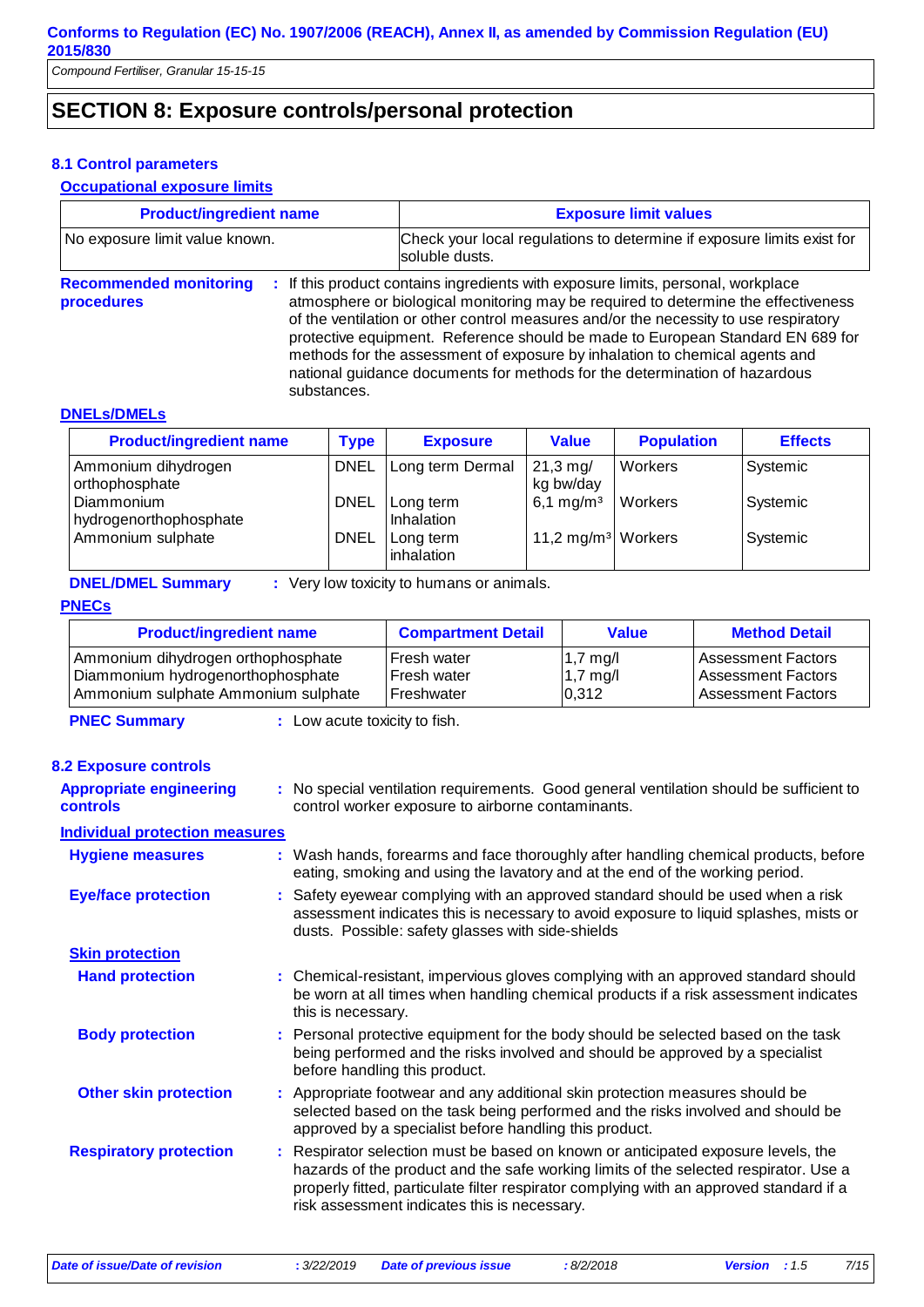*Compound Fertiliser, Granular 15-15-15*

## **SECTION 8: Exposure controls/personal protection**

| <b>Environmental exposure</b> | Emissions from ventilation or work process equipment should be checked to ensure     |
|-------------------------------|--------------------------------------------------------------------------------------|
| <b>controls</b>               | they comply with the requirements of environmental protection legislation. In some   |
|                               | cases, fume scrubbers, filters or engineering modifications to the process equipment |
|                               | will be necessary to reduce emissions to acceptable levels.                          |

# **SECTION 9: Physical and chemical properties**

| 9.1 Information on basic physical and chemical properties           |   |                                                                                                          |
|---------------------------------------------------------------------|---|----------------------------------------------------------------------------------------------------------|
| <b>Appearance</b>                                                   |   |                                                                                                          |
| <b>Physical state</b>                                               |   | Solid.                                                                                                   |
| <b>Colour</b>                                                       |   | Off-white to Pink Red or Yellowish.                                                                      |
| <b>Odour</b>                                                        |   | Odourless.                                                                                               |
| <b>Odour threshold</b>                                              | ÷ | Not available.                                                                                           |
| pH                                                                  |   | 6 [Conc. (% w/w): 10%]                                                                                   |
| <b>Melting point/freezing point</b>                                 |   | 190°C                                                                                                    |
| Initial boiling point and boiling<br>range                          |   | Decomposes.                                                                                              |
| <b>Flash point</b>                                                  | t | [Product does not sustain combustion.]                                                                   |
| <b>Evaporation rate</b>                                             |   | Not available.                                                                                           |
| <b>Flammability (solid, gas)</b>                                    |   | Non-flammable.                                                                                           |
| <b>Upper/lower flammability or</b><br>explosive limits              |   | Not applicable. No flammable ingredients present.                                                        |
| <b>Vapour pressure</b>                                              |   | Not available.                                                                                           |
| <b>Vapour density</b>                                               |   | Not available.                                                                                           |
| <b>Relative density</b>                                             | ÷ | 1.62 - 1.81 g/cm <sup>3</sup>                                                                            |
|                                                                     |   |                                                                                                          |
| <b>Solubility(ies)</b>                                              |   | Easily soluble in the following materials: hot water.<br>Soluble in the following materials: cold water. |
| <b>Partition coefficient: n-octanol/</b><br>water                   |   | : Not available.                                                                                         |
| <b>Auto-ignition temperature</b>                                    | ÷ | Not applicable.                                                                                          |
| <b>Decomposition temperature</b>                                    |   | 155°C                                                                                                    |
| <b>Viscosity</b>                                                    |   | Not available.                                                                                           |
| <b>Explosive properties</b>                                         |   | No specific fire or explosion hazard.                                                                    |
| <b>Oxidising properties</b>                                         |   | None. No oxidising ingredients present.                                                                  |
| 9.2 Other information                                               |   |                                                                                                          |
| <b>Solubility in water</b><br>and the company of the company of the |   | : Soluble in water in any proportion.                                                                    |

No additional information.

# **SECTION 10: Stability and reactivity**

| <b>10.1 Reactivity</b>                            | : Not considered to be reactive.                                                  |
|---------------------------------------------------|-----------------------------------------------------------------------------------|
| <b>10.2 Chemical stability</b>                    | : The product is stable.                                                          |
| <b>10.3 Possibility of</b><br>hazardous reactions | : Under normal conditions of storage and use, hazardous reactions will not occur. |
| <b>10.4 Conditions to avoid</b>                   | : No specific data.                                                               |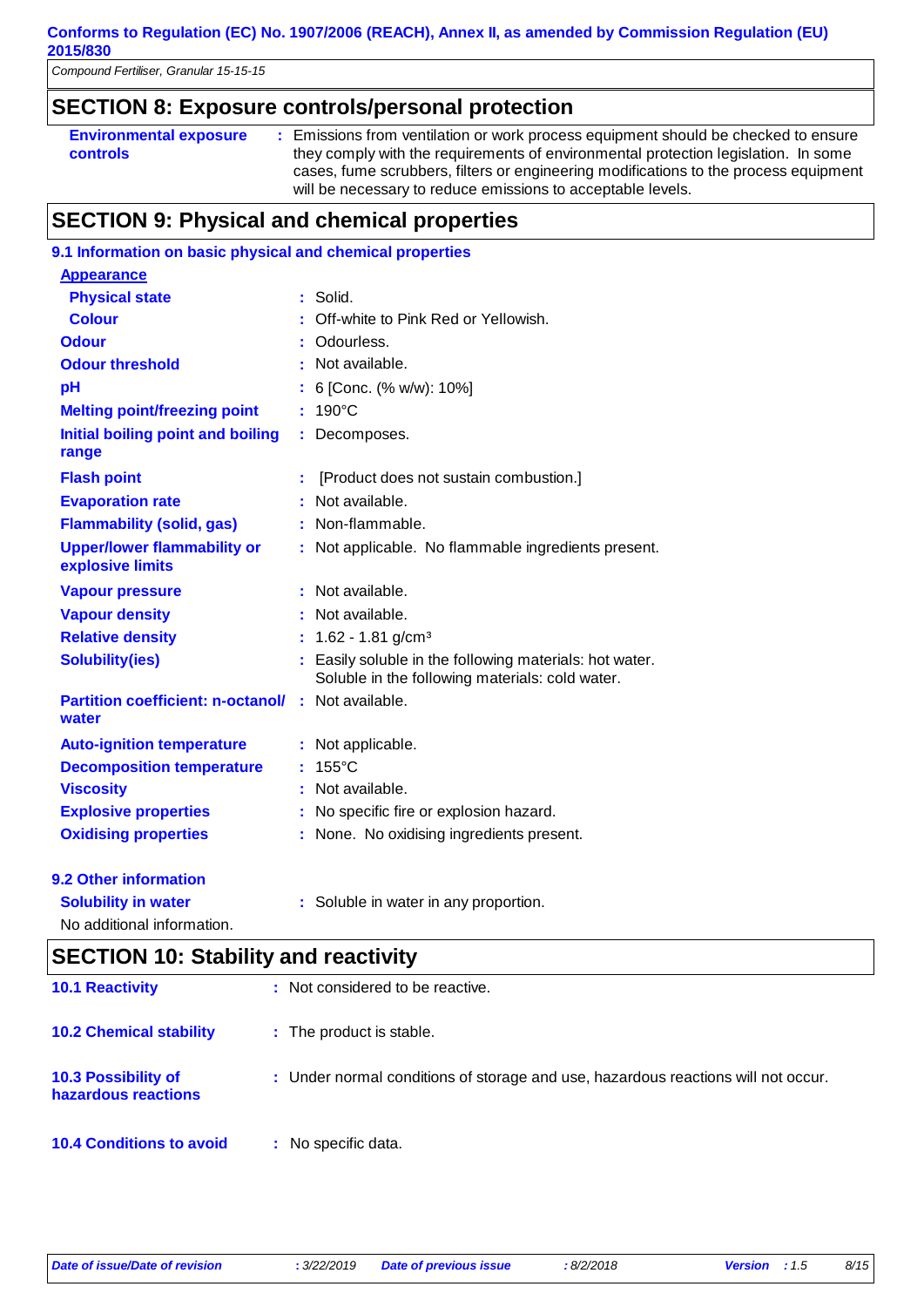*Compound Fertiliser, Granular 15-15-15*

# **SECTION 10: Stability and reactivity**

| 10.5 Incompatible materials | : May be incompatible with some materials of construction. Contact your sales<br>representative or a metallurgical specialist to ensure compatability with your<br>equipment.<br>Incompatible with:<br>strong acids<br>strong alkalis |
|-----------------------------|---------------------------------------------------------------------------------------------------------------------------------------------------------------------------------------------------------------------------------------|
| <b>10.6 Hazardous</b>       | : Under normal conditions of storage and use, hazardous decomposition products                                                                                                                                                        |
| decomposition products      | should not be produced.                                                                                                                                                                                                               |

### **SECTION 11: Toxicological information**

#### **11.1 Information on toxicological effects**

#### **Acute toxicity**

| <b>Product/ingredient name</b>       | <b>Result</b>                   | <b>Species</b>          | <b>Dose</b> | <b>Exposure</b> |
|--------------------------------------|---------------------------------|-------------------------|-------------|-----------------|
| Diammonium<br>hydrogenorthophosphate | LC50 Inhalation Dusts and mists | Rat - Male,<br>Female   | $>5$ mg/l   | 4 hours         |
|                                      | ILD50 Dermal                    | Rat - Male,<br>Female   | >5000 mg/kg | -               |
|                                      | LD50 Oral                       | Mouse - Male,<br>Female | 3040 mg/kg  |                 |
|                                      | LD50 Oral                       | Rat - Male,<br>Female   | >2000 mg/kg |                 |
| Potassium chloride                   | LD50 Oral                       | Rat                     | 2600 mg/kg  |                 |

**Conclusion/Summary :** Very low toxicity to humans or animals. Effects are not sufficient for classification as hazardous.

#### **Acute toxicity estimates**

Not available.

#### **Irritation/Corrosion**

| <b>Product/ingredient name</b>       | <b>Result</b>                                                                                            | <b>Species</b>             | <b>Score</b> | <b>Exposure</b>                    | <b>Observation</b>            |
|--------------------------------------|----------------------------------------------------------------------------------------------------------|----------------------------|--------------|------------------------------------|-------------------------------|
| Diammonium<br>hydrogenorthophosphate | Skin - Oedema                                                                                            | Rabbit                     | 0            | 72 hours                           |                               |
| Ammonium sulphate                    | Eyes - Adverse effects-None.<br>Eyes -Adverse effects-None.<br>Skin irritation-Adverse effects-<br>None. | Rabbit<br>Rabbit<br>Rabbit | 0<br>0<br>0  | l72 hours<br>72 hours<br>172 hours | $\overline{\phantom{a}}$<br>- |

**Conclusion/Summary**

| <b>Skin</b>        | : Non-irritating to the skin.                       |
|--------------------|-----------------------------------------------------|
| <b>Eves</b>        | : Non-irritating to the eyes.                       |
| <b>Respiratory</b> | : No known significant effects or critical hazards. |

**Sensitisation**

| <b>Product/ingredient name</b>       | <b>Route of</b><br>exposure | <b>Species</b> | <b>Result</b>   |
|--------------------------------------|-----------------------------|----------------|-----------------|
| Diammonium<br>hydrogenorthophosphate | Skin                        | Mouse          | Not sensitizing |

#### **Conclusion/Summary**

- 
- **Skin** : Non-sensitiser to skin.

**Mutagenicity**

- **Respiratory** : Non-sensitiser to lungs.
	-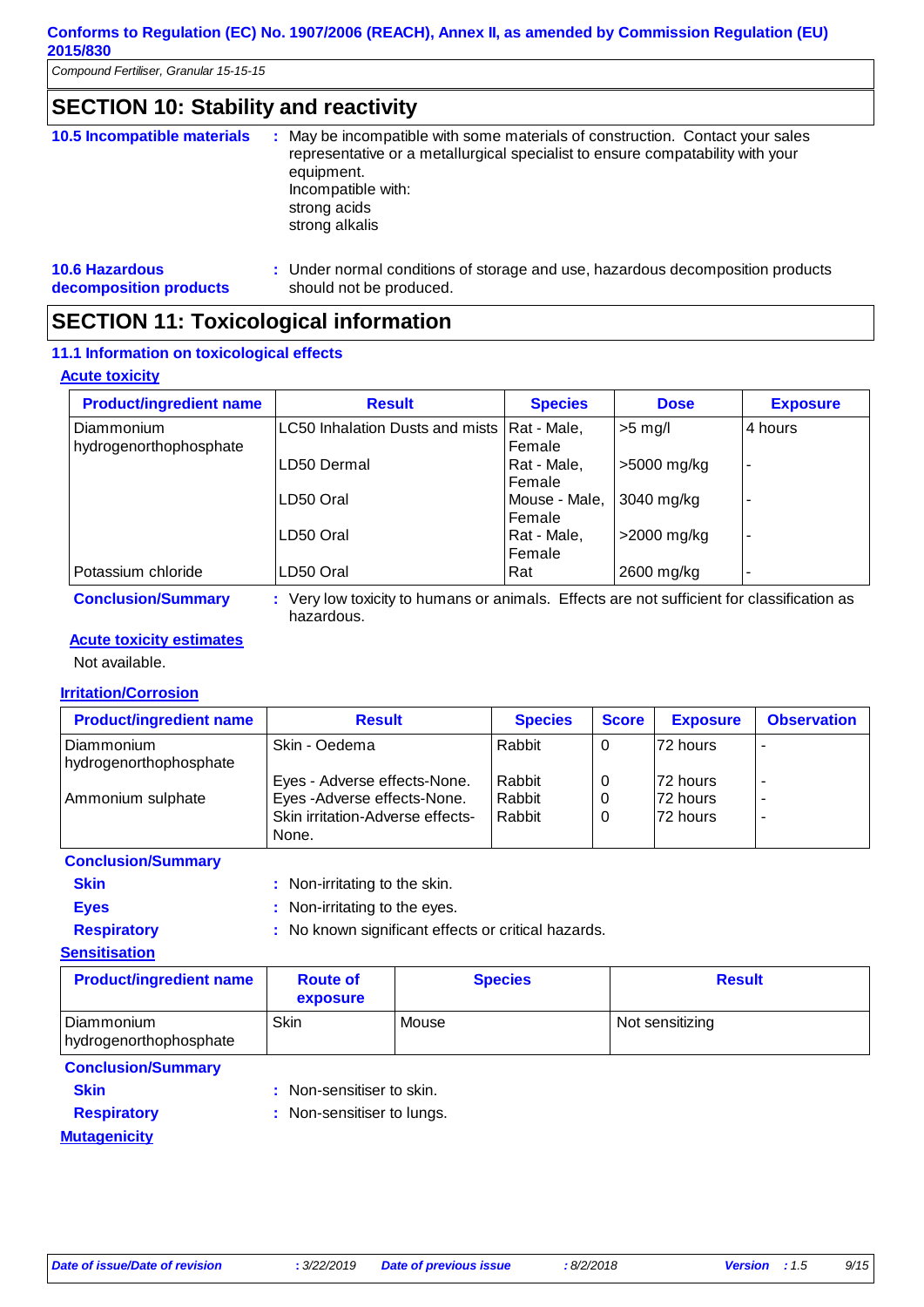*Compound Fertiliser, Granular 15-15-15*

# **SECTION 11: Toxicological information**

| <b>Product/ingredient name</b>       | <b>Test</b>                                                             | <b>Experiment</b>                                | <b>Result</b> |                   |
|--------------------------------------|-------------------------------------------------------------------------|--------------------------------------------------|---------------|-------------------|
| Diammonium<br>hydrogenorthophosphate | OECD 473 In vitro<br>Mammalian<br>Chromosomal<br><b>Aberration Test</b> | Experiment: In vitro<br>Mammalian-Animal<br>Germ | Cell:         | Subject: Negative |
|                                      | 471 Bacterial Reverse<br><b>Mutation Test</b>                           | Subject: Bacteria                                |               | Negative          |
| Potassium chloride                   | Ames test                                                               | Subject: Bacteria                                |               | Negative          |

**Conclusion/Summary :** Not available.

#### **Carcinogenicity**

| <b>Conclusion/Summary</b> |  | Not available. |
|---------------------------|--|----------------|
|---------------------------|--|----------------|

#### **Reproductive toxicity**

| <b>Product/ingredient name</b>                                   | <b>Maternal</b><br>toxicity | <b>Fertility</b>     | <b>Developmental</b><br>toxin | <b>Species</b>                                | <b>Dose</b>                                                 | <b>Exposure</b> |
|------------------------------------------------------------------|-----------------------------|----------------------|-------------------------------|-----------------------------------------------|-------------------------------------------------------------|-----------------|
| <b>Diammonium</b><br>hydrogenorthophosphate<br>Ammonium sulphate | <b>Negative</b><br>Negative | Negative<br>Negative | Negative<br>Negative          | Mouse - Male,<br>Female<br>Rat - Male, Female | Oral:<br>5000 mg/<br> kg<br><b>Oral:</b><br>1500 mg/<br> kg |                 |

**Conclusion/Summary :** No known significant effects or critical hazards.

#### **Teratogenicity**

**Conclusion/Summary :** No teratogenic effect.

**Specific target organ toxicity (single exposure)**

Not available.

#### **Specific target organ toxicity (repeated exposure)**

Not available.

#### **Aspiration hazard**

Not available.

| Information on likely routes<br>of exposure | : Skin contact<br>Inhalation (dusts and mists)      |
|---------------------------------------------|-----------------------------------------------------|
| <b>Potential acute health effects</b>       |                                                     |
| Eye contact                                 | : May cause irritation due to mechanical action.    |
| <b>Inhalation</b>                           | : No known significant effects or critical hazards. |
| <b>Skin contact</b>                         | : No known significant effects or critical hazards. |
|                                             |                                                     |

| <b>Ingestion</b> | : No known significant effects or critical hazards. |  |  |
|------------------|-----------------------------------------------------|--|--|
|                  |                                                     |  |  |

| Symptoms related to the physical, chemical and toxicological characteristics |  |  |  |
|------------------------------------------------------------------------------|--|--|--|
|                                                                              |  |  |  |

| Eye contact         | : May cause irritation due to mechanical action. |
|---------------------|--------------------------------------------------|
| <b>Inhalation</b>   | : No specific data.                              |
| <b>Skin contact</b> | : No specific data.                              |
| <b>Ingestion</b>    | : No specific data.                              |
|                     |                                                  |

|                                               | Delayed and immediate effects as well as chronic effects from short and long-term exposure |
|-----------------------------------------------|--------------------------------------------------------------------------------------------|
| <b>Short term exposure</b>                    |                                                                                            |
| <b>Potential immediate</b><br><b>effects</b>  | : See above.                                                                               |
| <b>Potential delayed effects : See above.</b> |                                                                                            |
| Long term exposure                            |                                                                                            |

*Date of issue/Date of revision* **:** *3/22/2019 Date of previous issue : 8/2/2018 Version : 1.5 10/15*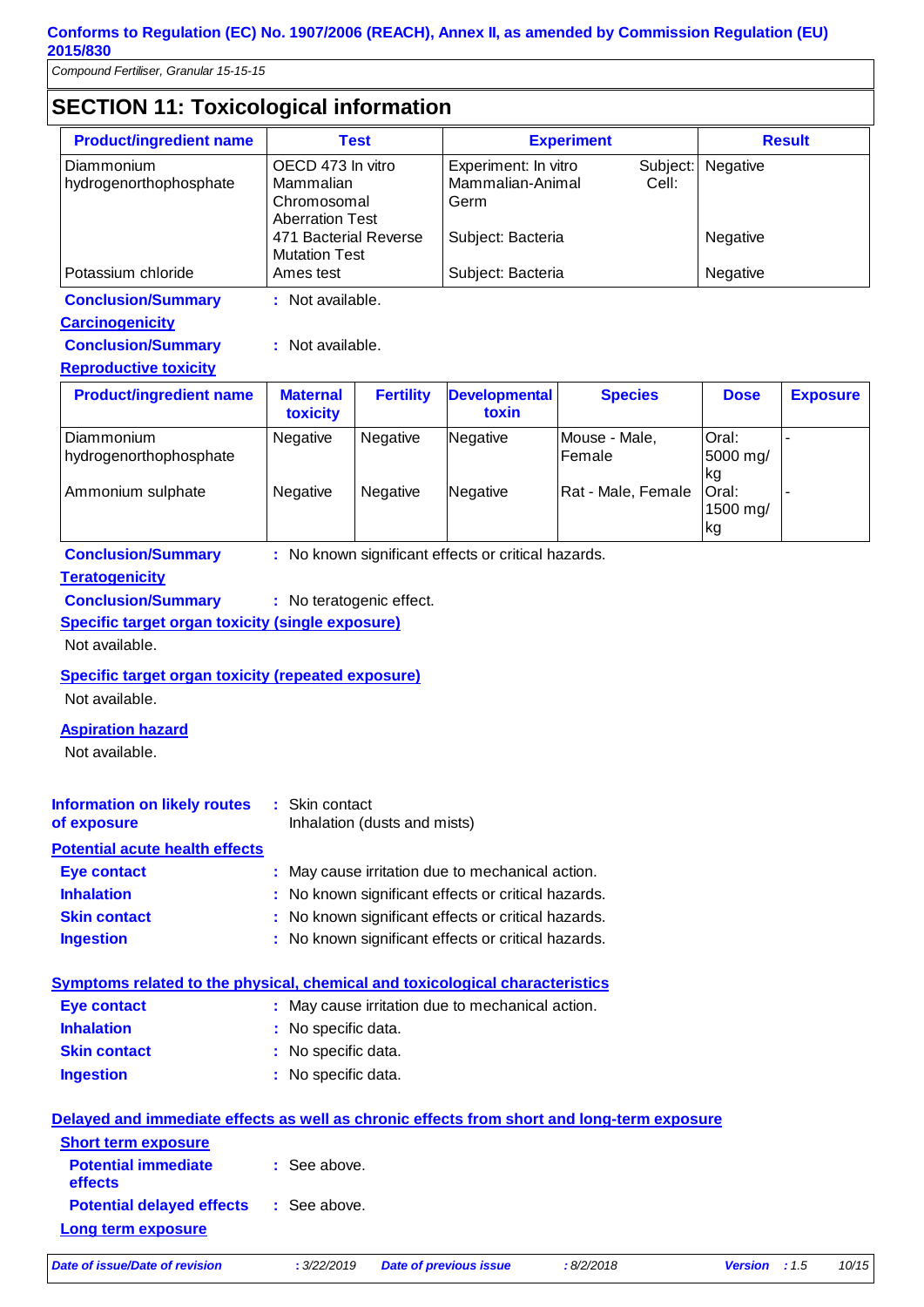**effects**

# **SECTION 11: Toxicological information**

**Potential immediate :** See above.

#### **Potential delayed effects :** : See below.

#### **Potential chronic health effects**

| <b>Product/ingredient name</b>       | <b>Result</b>                                       | <b>Species</b>        | <b>Dose</b> | <b>Exposure</b> |
|--------------------------------------|-----------------------------------------------------|-----------------------|-------------|-----------------|
| Diammonium<br>hydrogenorthophosphate | Chronic NOAEL Oral                                  | Rat - Male,<br>Female | $250$ mg/kg | -               |
| <b>Conclusion/Summary</b>            | : No known significant effects or critical hazards. |                       |             |                 |
| <b>General</b>                       | : No known significant effects or critical hazards. |                       |             |                 |
| <b>Carcinogenicity</b>               | : No known significant effects or critical hazards. |                       |             |                 |
| <b>Mutagenicity</b>                  | : No known significant effects or critical hazards. |                       |             |                 |
| <b>Teratogenicity</b>                | : No known significant effects or critical hazards. |                       |             |                 |
| <b>Developmental effects</b>         | : No known significant effects or critical hazards. |                       |             |                 |
| <b>Fertility effects</b>             | : No known significant effects or critical hazards. |                       |             |                 |
|                                      |                                                     |                       |             |                 |

#### **Other information :**

: Not available.

# **SECTION 12: Ecological information**

#### **12.1 Toxicity**

| <b>Product/ingredient name</b>                              | <b>Result</b>                                                                             | <b>Species</b>                                                          | <b>Exposure</b>       |
|-------------------------------------------------------------|-------------------------------------------------------------------------------------------|-------------------------------------------------------------------------|-----------------------|
| l Diammonium<br>hydrogenorthophosphate<br>Ammonium sulphate | Acute LC50 1700 mg/l Fresh water<br>Acute LC50 53 mg/l                                    | Fish - Cirrhinus mrigala/L.<br>Rohita - Fry<br>Fish-Oncorhynchus mykiss | 196 hours<br>96 hours |
| <b>Conclusion/Summary</b>                                   | : Practically non-toxic to aquatic organisms. Based on available data, the classification |                                                                         |                       |

criteria are not met.

#### **12.2 Persistence and degradability**

**Conclusion/Summary :** According to EC criteria: Readily biodegradable

#### **12.3 Bioaccumulative potential**

Not available.

#### **12.4 Mobility in soil**

| <b>Soil/water partition</b><br><b>coefficient (Koc)</b> | : Not available. |
|---------------------------------------------------------|------------------|
| <b>Mobility</b>                                         | : Not available. |

#### **12.5 Results of PBT and vPvB assessment**

| <b>PBT</b>     | : Not applicable. Inorganic salt. |
|----------------|-----------------------------------|
| <b>SERVICE</b> | . Natasalaahta laasaasia salt     |

- **vPvB :** Not applicable. Inorganic salt.
- **12.6 Other adverse effects** : No known significant effects or critical hazards.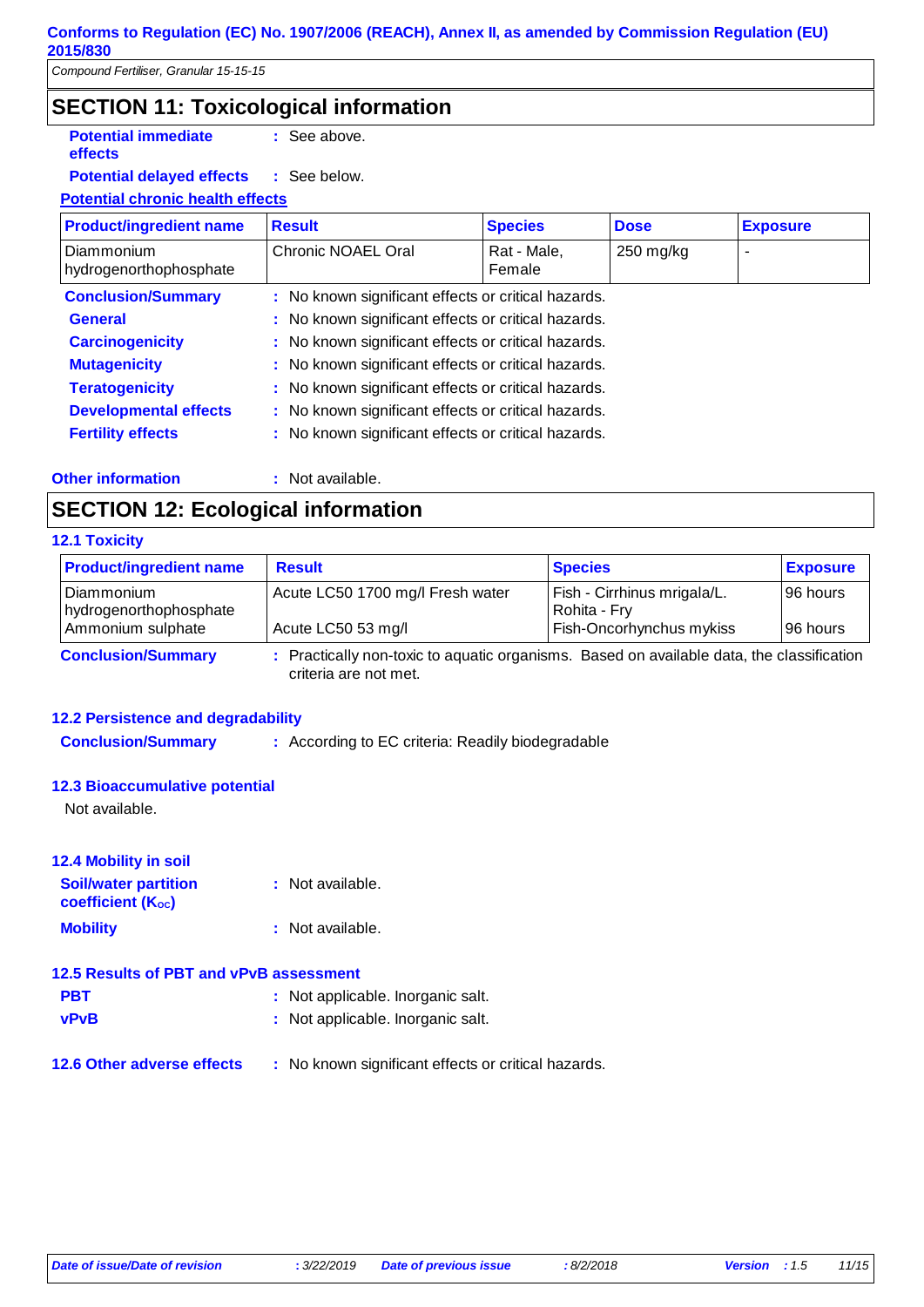# **SECTION 13: Disposal considerations**

The information in this section contains generic advice and guidance.

#### **13.1 Waste treatment methods**

| <b>Product</b>             |                                                                                                                                                                                                                                                                                                                                                                                                                                                                   |
|----------------------------|-------------------------------------------------------------------------------------------------------------------------------------------------------------------------------------------------------------------------------------------------------------------------------------------------------------------------------------------------------------------------------------------------------------------------------------------------------------------|
| <b>Methods of disposal</b> | : The generation of waste should be avoided or minimised wherever possible.<br>Significant quantities of waste product residues should not be disposed of via the foul<br>sewer but processed in a suitable effluent treatment plant. Disposal of this product,<br>solutions and any by-products should at all times comply with the requirements of<br>environmental protection and waste disposal legislation and any regional local<br>authority requirements. |
| <b>Hazardous waste</b>     | : Non-hazardous waste                                                                                                                                                                                                                                                                                                                                                                                                                                             |

#### **European waste catalogue (EWC)**

| <b>Waste code</b> | <b>Waste designation</b>                                                                                                                |  |  |
|-------------------|-----------------------------------------------------------------------------------------------------------------------------------------|--|--|
| 06 10 99          | wastes from the MFSU of nitrogen chemicals, nitrogen chemical processes and fertiliser<br>manufacture<br>wastes not otherwise specified |  |  |
| <b>Packaging</b>  |                                                                                                                                         |  |  |

#### **Methods of disposal** The generation of waste should be avoided or minimised wherever possible. Waste packaging should be recycled. Incineration or landfill should only be considered when recycling is not feasible.

**Special precautions :** This material and its container must be disposed of in a safe way. Care should be taken when handling emptied containers that have not been cleaned or rinsed out. Empty containers or liners may retain some product residues. Avoid dispersal of spilt material and runoff and contact with soil, waterways, drains and sewers.

# **SECTION 14: Transport information**

|                                                | <b>ADR/RID</b> | <b>ADN</b>               | <b>IMDG</b>    | <b>ICAO</b>    |
|------------------------------------------------|----------------|--------------------------|----------------|----------------|
| 14.1 UN number                                 | Not regulated. | Not regulated.           | Not regulated. | Not regulated. |
| 14.2 UN proper<br>shipping name                | ٠              | ۰                        |                |                |
| <b>14.3 Transport</b><br>hazard class(es)      | $\blacksquare$ | $\overline{\phantom{a}}$ |                |                |
| 14.4 Packing group  -                          |                | $\overline{\phantom{a}}$ |                |                |
| 14.5<br><b>Environmental</b><br><b>hazards</b> | No.            | No.                      | No.            | No.            |
| <b>Additional</b><br>information               | $\blacksquare$ | ۰                        |                |                |

**14.6 Special precautions for user**

**Transport within user's premises:** always transport in closed containers that are **:** upright and secure. Ensure that persons transporting the product know what to do in the event of an accident or spillage.

**14.7 Transport in bulk according to Annex II of Marpol and the IBC Code :** Not available.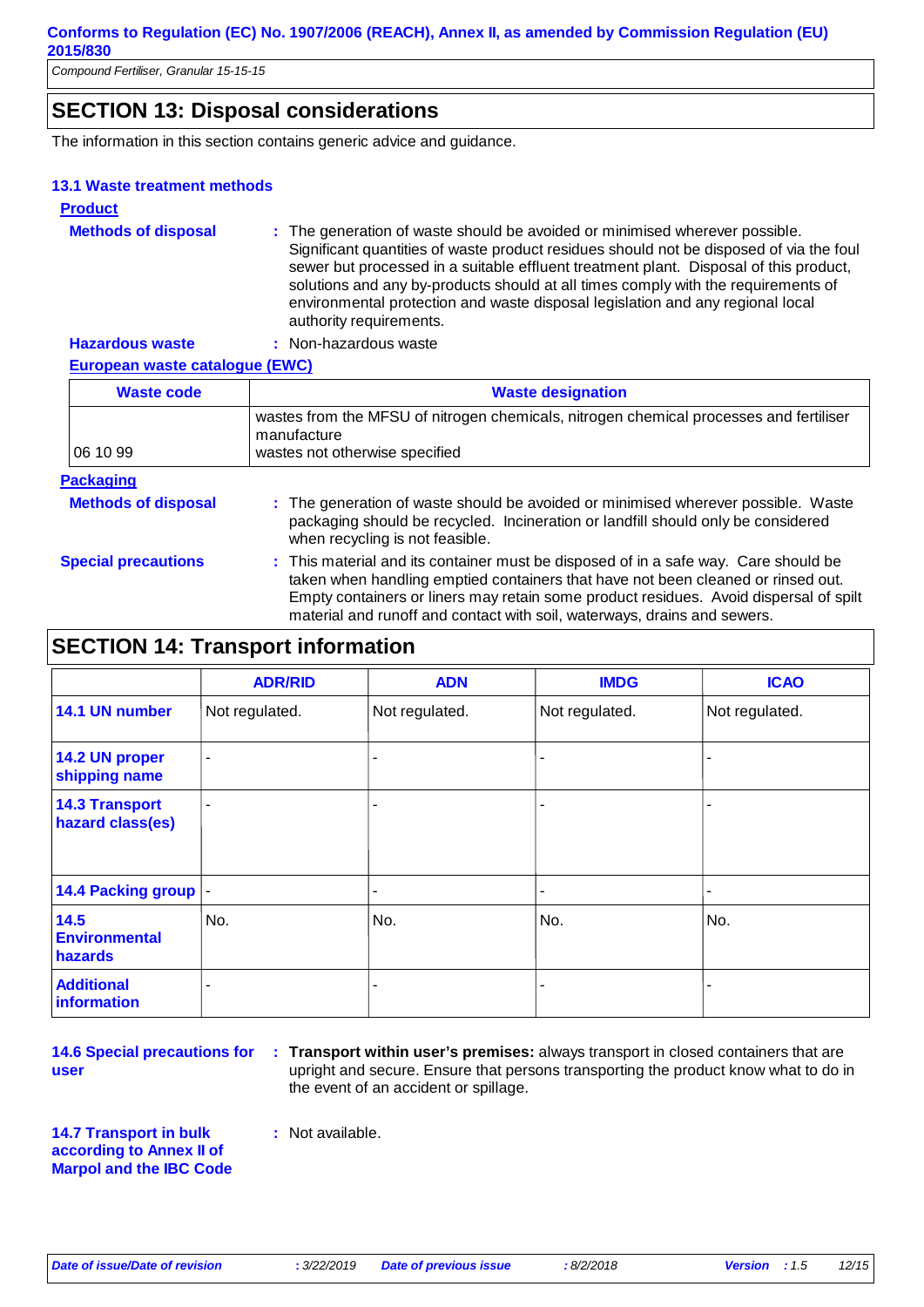*Compound Fertiliser, Granular 15-15-15*

# **SECTION 15: Regulatory information**

**15.1 Safety, health and environmental regulations/legislation specific for the substance or mixture**

**EU Regulation (EC) No. 1907/2006 (REACH)**

**Annex XIV - List of substances subject to authorisation**

**Annex XIV**

None of the components are listed.

**Substances of very high concern**

None of the components are listed.

**Annex XVII - Restrictions** : Not applicable.

**on the manufacture, placing on the market and use of certain dangerous substances, mixtures and articles**

#### **Other EU regulations**

**Europe inventory** : All components are listed or exempted.

**Ozone depleting substances (1005/2009/EU)**

Not listed.

#### **Prior Informed Consent (PIC) (649/2012/EU)**

Not listed.

#### **Seveso Directive**

This product is not controlled under the Seveso III Directive.

#### **International regulations**

**Chemical Weapon Convention List Schedules I, II & III Chemicals**

Not listed.

**Montreal Protocol (Annexes A, B, C, E)**

Not listed.

**Stockholm Convention on Persistent Organic Pollutants** Not listed.

**Rotterdam Convention on Prior Informed Consent (PIC)** Not listed.

**UNECE Aarhus Protocol on POPs and Heavy Metals** Not listed.

| <b>International lists</b> |                                                                                                             |
|----------------------------|-------------------------------------------------------------------------------------------------------------|
| <b>National inventory</b>  |                                                                                                             |
| <b>Australia</b>           | : All components are listed or exempted.                                                                    |
| <b>Canada</b>              | : All components are listed or exempted.                                                                    |
| <b>China</b>               | : All components are listed or exempted.                                                                    |
| <b>Japan</b>               | : Japan inventory (ENCS): All components are listed or exempted.<br>Japan inventory (ISHL): Not determined. |
| <b>Malaysia</b>            | : Not determined.                                                                                           |
| <b>New Zealand</b>         | : All components are listed or exempted.                                                                    |
| <b>Philippines</b>         | : All components are listed or exempted.                                                                    |
| <b>Republic of Korea</b>   | : All components are listed or exempted.                                                                    |
| <b>Taiwan</b>              | : All components are listed or exempted.                                                                    |
| <b>Turkey</b>              | : Not determined.                                                                                           |
| <b>United States</b>       | : All components are listed or exempted.                                                                    |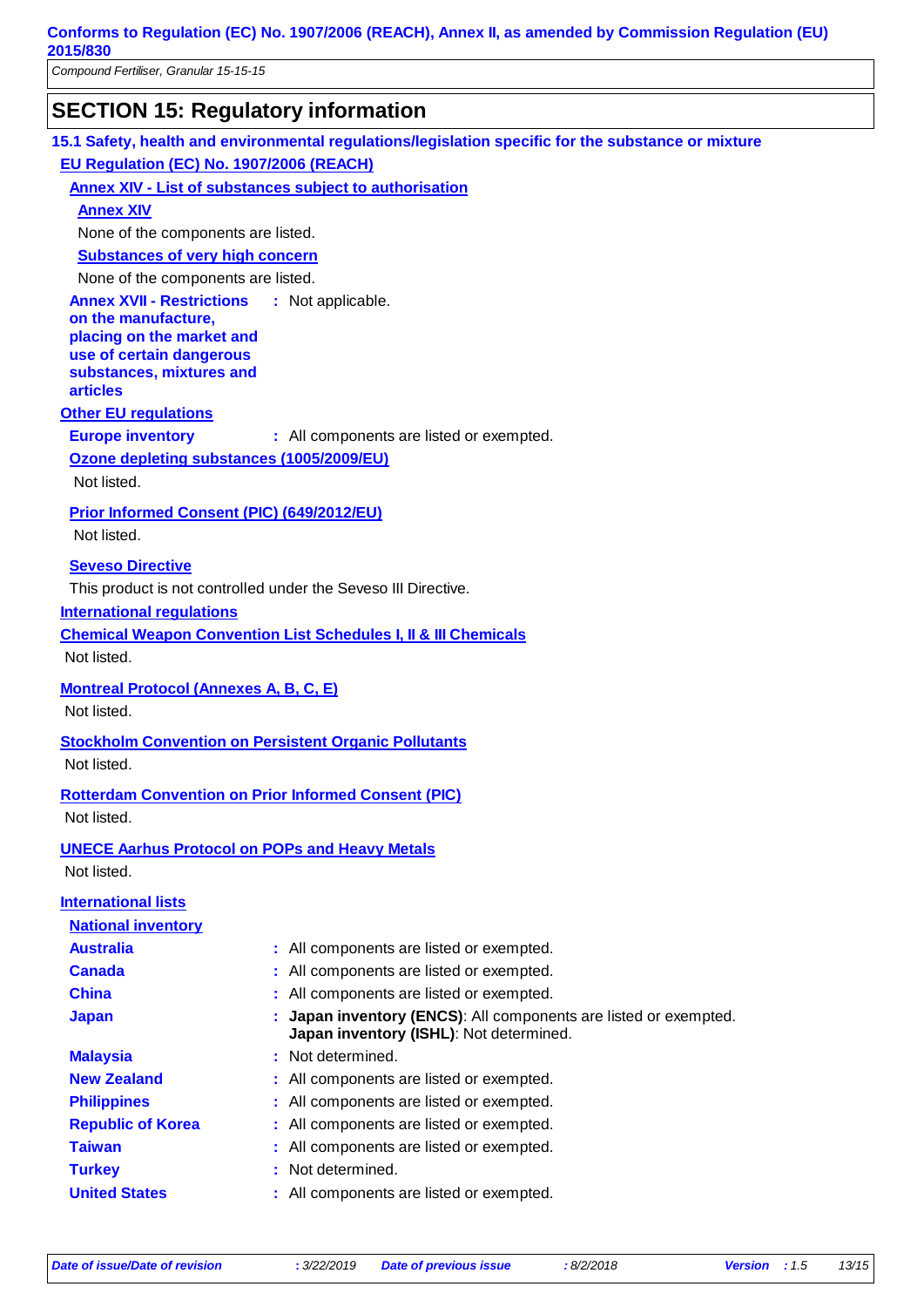# **SECTION 15: Regulatory information**

**15.2 Chemical safety assessment**

**:** Complete.

# **SECTION 16: Other information**

|                                                          | $\nabla$ Indicates information that has changed from previously issued version.                                                                                                                                                                                                                                                                                                                                                                                                                                                                                                                                                                                                                                                                                                                                                                                                                                                                                                                                                                                                                                                                                                                                                                                                                                                                                                                                                                                                                                                                                                                                                          |
|----------------------------------------------------------|------------------------------------------------------------------------------------------------------------------------------------------------------------------------------------------------------------------------------------------------------------------------------------------------------------------------------------------------------------------------------------------------------------------------------------------------------------------------------------------------------------------------------------------------------------------------------------------------------------------------------------------------------------------------------------------------------------------------------------------------------------------------------------------------------------------------------------------------------------------------------------------------------------------------------------------------------------------------------------------------------------------------------------------------------------------------------------------------------------------------------------------------------------------------------------------------------------------------------------------------------------------------------------------------------------------------------------------------------------------------------------------------------------------------------------------------------------------------------------------------------------------------------------------------------------------------------------------------------------------------------------------|
|                                                          | <b>Abbreviations and acronyms : ATE = Acute Toxicity Estimate</b><br>CLP = Classification, Labelling and Packaging Regulation [Regulation (EC) No.<br>1272/2008]<br>DMEL = Derived Minimal Effect Level<br>DNEL = Derived No Effect Level<br>EUH statement = CLP-specific Hazard statement<br>PBT = Persistent, Bioaccumulative and Toxic<br><b>PNEC</b> = Predicted No Effect Concentration<br><b>RRN</b> = REACH Registration Number<br>vPvB = Very Persistent and Very Bioaccumulative                                                                                                                                                                                                                                                                                                                                                                                                                                                                                                                                                                                                                                                                                                                                                                                                                                                                                                                                                                                                                                                                                                                                                |
| <b>Key literature references</b><br>and sources for data | : REGULATION (EC) No 1907/2006 OF THE EUROPEAN PARLIAMENT AND OF<br>THE COUNCIL OF 18 DECEMBER 2006, with successive adaptations, amendments,<br>and corrigenda.<br>REGULATION (EC) No 1272/2008 OF THE EUROPEAN PARLIAMENT AND OF<br>THE COUNCIL OF 16 DECEMBER 2008, with successive adaptations, amendments,<br>and corrigenda.<br>ECHA, European Chemicals Agency, Classification and Labelling Database<br>DIRECTIVE 2012/18/EU OF THE EUROPEAN PARLIAMENT AND OF THE<br>COUNCIL OF 4 JULY 2012 on the control of major-accident hazards involving<br>dangerous substances<br>European Agreement concerning the International Carriage of Dangerous Goods by<br>Road (ADR), latest revision.<br>Directive 2008/68/EC of the European Parliament and of the Council of 24<br>September 2008 on the inland transport of dangerous goods, with successive<br>amendments.<br>REGULATION (EC) No 2003/2003 OF THE EUROPEAN PARLIAMENT AND OF<br>THE COUNCIL OF 13 OCTOBER 2003 RELATING TO FERTILISERS, with<br>successive adaptations, amendments, and corrigenda.<br>American Conference of Governmental Industrial Hygienists, Threshold Limit Values<br>for Chemical Substances, latest edition.<br>Corrosion Data Survey, Sixth Edition, 1985, National Association of Corrosion<br>Engineers<br>ERG 2016 Emergency Response Guidebook<br>IARC Monographs on the Evaluation of Carcinogenic Risks to Humans.<br>The Fertilizer Institute, Toxicity Testing Results, March 2003<br>Substance Information Exchange Forum Database<br>Procedure used to derive the classification according to Regulation (EC) No. 1272/2008 [CLP/GHS] |
|                                                          |                                                                                                                                                                                                                                                                                                                                                                                                                                                                                                                                                                                                                                                                                                                                                                                                                                                                                                                                                                                                                                                                                                                                                                                                                                                                                                                                                                                                                                                                                                                                                                                                                                          |

| <b>Classification</b> | <b>Justification</b> |
|-----------------------|----------------------|
| Not classified.       | Calculation method   |

#### **Full text of abbreviated H statements**

Not applicable.

#### **Full text of classifications [CLP/GHS]**

Not applicable.

| Date of issue/ Date of<br>revision | : 3/22/2019 |
|------------------------------------|-------------|
| Date of previous issue             | : 8/2/2018  |
| <b>Version</b>                     | : 1.5       |
| <b>Notice to reader</b>            |             |